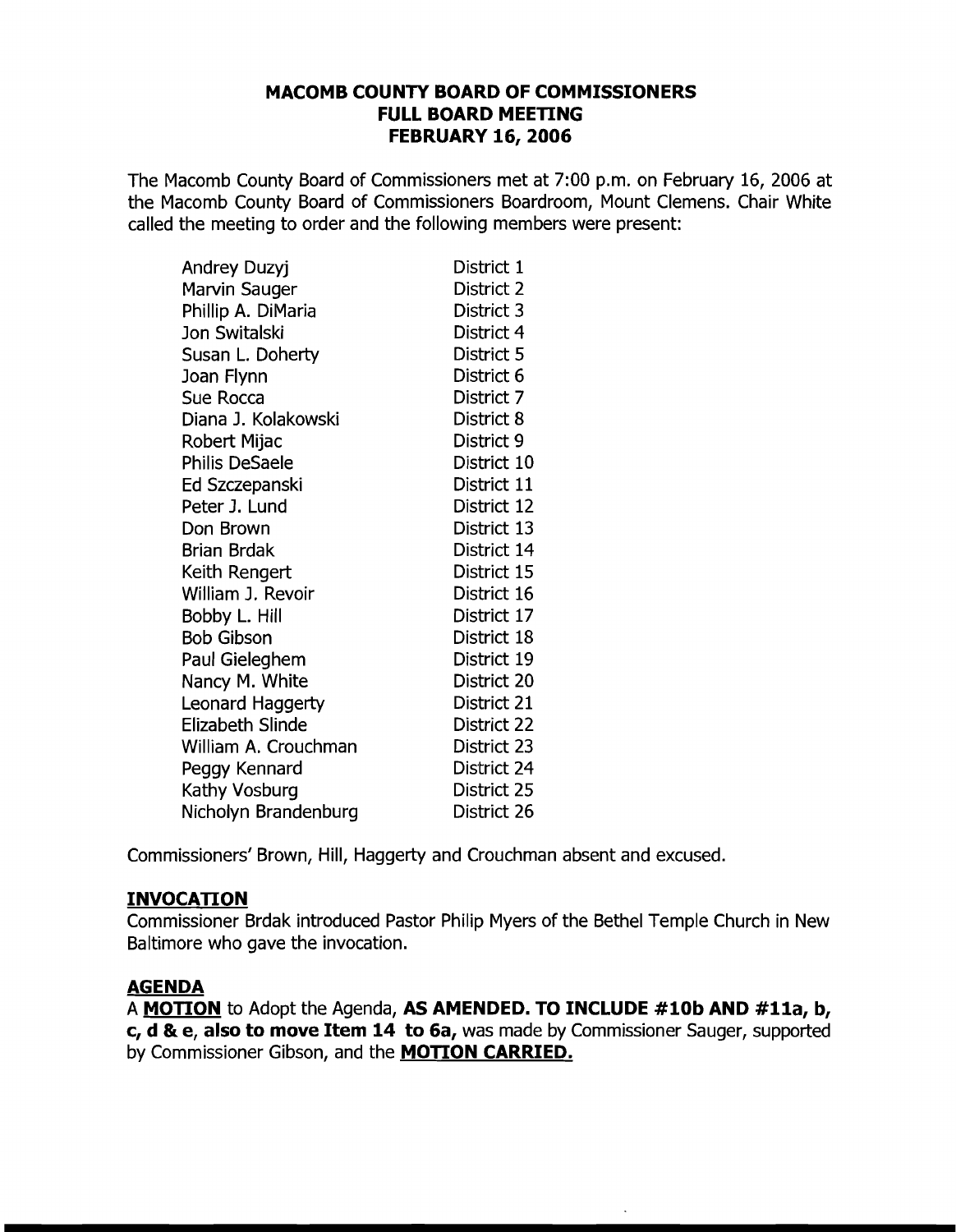### MINUTES

A MOTION to approve the minutes dated January 26, 2006 (Full Board) and February 7 2006 (Special) was made by Commissioner Revoir, supported by Commissioner Gieleghem, and the MOTION CARRIED.

#### PRESENTATION (Agenda Item #14)

Chair White, on behalf of the board, presented Commissioner Diana Kolakowski with a Resolution for Outstanding Public Service.

### PUBLIC PARTICIPATION

## Carl Etue, 38871 Red Oaks, Clinton Township

Made inquiries about the budget.

#### Robert Brandenburg, 17396 Delaware, Macomb Township

Spoke regarding county property.

#### Don Lobsinger, St. Clair Shores

Spoke of the ombudsman position, the NAACP and the Ministerial Alliance. Requested the board pass a resolution expressing support for Sheriff Hackel and his department.

#### Gregory Murray, Mt. Clemens

Spoke regarding the ombudsman position and the allegations of hooding by the Sheriff Department.

# **COMMITTEE REPORTS** BUDGET COMMITTEE - February 2, 2006

The Clerk read the recommendations from the Budget Committee and a MOTION was made by Chairperson Kolakowski, supported by Vice-Chairperson Revoir, to adopt the committee recommendations.

Commissioner Brandenburg asked to separate Motions  $#1$  and  $#2$ . There were **NO** objections.

A vote was taken on the following:

- 3. AUTHORIZE THE FINANCE AND FACIUTIES AND OPERATIONS DEPARTMENTS TO NEGOTIATE A LEASE AGREEMENT WITH THE LEGAL AID DEFENDERS SERVICES AT THE VERKUILEN BUILDING.
- 4. ADOPT THE REVISED LABOR RATES AND SERVICE CHARGES AS RECOMMENDED BY THE DIRECTOR OF EMERGENCY MANAGEMENT AND COMMUNICATIONS. FURTHER, THAT THIS FEE BE INCLUDED WITH THE USER FEE ANNUAL CPI ADJUSTMENT REVIEW.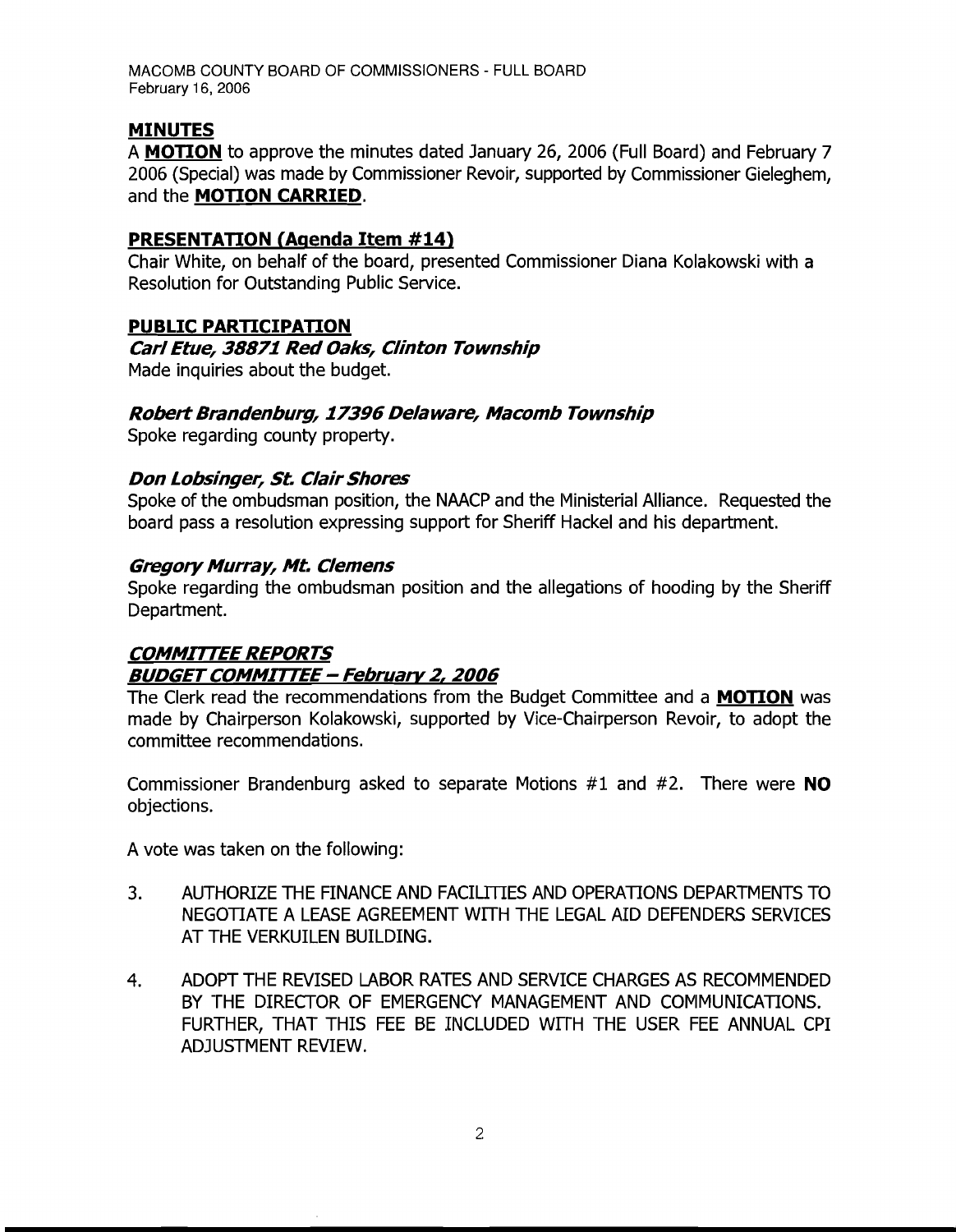- 5. ADOPT THE PURCHASING DIRECTOR'S GUIDELINES REGARDING REQUESTS FOR PURCHASES OUTSIDE OF INVENTORIED ITEMS, BE EVALUATED AS FOLLOWS: "IF THERE IS AN ITEM THAT IS BEING REQUESTED BY A DEPARTMENT, AND IT IS STOCKED AT CENTRAL RECEIVING AND FULFILLS THE SAME FUNCTIONALITY, IT WILL BE FILLED WITH THE ITEM WE STOCK, WHICH WILL RESULT IN SUBSTANTIAL SAVINGS TO THE COUNTY." IT IS FURTHER REQUESTED THAT EACH DEPARTMENT HEAD AND ELECTED OFFICIAL BE NOTIFIED OF THIS POLICY EFFECTIVE WITH ADOPTION OF SAME.
- 6. AUTHORIZE THE HUMAN RESOURCES DEPARTMENT TO ADVISE DEPARTMENT HEADS AND ELECTED OFFICIALS REGARDING THE EMPLOYEE VOLUNTARY REDUCTION IN WORK HOURS PROPOSAL AS OUTLINED IN THE JANUARY 25, 2006 MEMO FROM THE HUMAN RESOURCES DIRECTOR. FURTHER, SHOULD THIS PROGRAM BE ADOPTED, IT WOULD SUNSET IN ONE-YEAR OR BE CONTlNUED UPON ACTION OF THE BOARD OF COMMISSIONERS.
- 7. ADOPT THE FINANCE DIRECTOR'S RECOMMENDATION THAT POSITIONS NOT FILLED AS THE RESULT OF THE THREE-PERCENT REDUCTION PLAN SHOULD BE REMOVED FROM THE BUDGET WITH THE UNDERSTANDING THAT THEY COULD BE CONSIDERED FOR INCLUSION IN A FUTURE BUDGET AS FUNDS BECOME AVAILABLE.
- 8. ADOPT THE FINANCE DIRECTOR'S RECOMMENDATION FOR IMMEDIATE IMPLEMENTATION OF THE 3% REDUCTION MANDATE AS OUTLINED IN HIS MEMORANDUM DATED JANUARY 26, 2006 AND CONTAINED ON SCHEDULE i-A. FURTHER, TO INCLUDE "OPTION 2" THAT WAS SUBMITTED BY MS. ANGELA WILLIS, DIRECTOR, SENIOR CITIZEN SERVICES DEPARTMENT.

### **THE MOTION CARRIED.**

### **SEPARATED MOTION**

1. REDUCE THE BUDGET FOR THE OLDER AMERICAN FESTIVAL TO \$5,000, SO IT CAN BE HELD ANNUALLY.

A **MOTION TO AMEND** to seek vendors for donations for the Older American Festival was made by Commissioner Brandenburg, supported by Commissioner Revoir.

A discussion ensued.

A vote was taken and the **MOTION TO AMEND FAILS.** 

### **THE MOTION CARRIED.**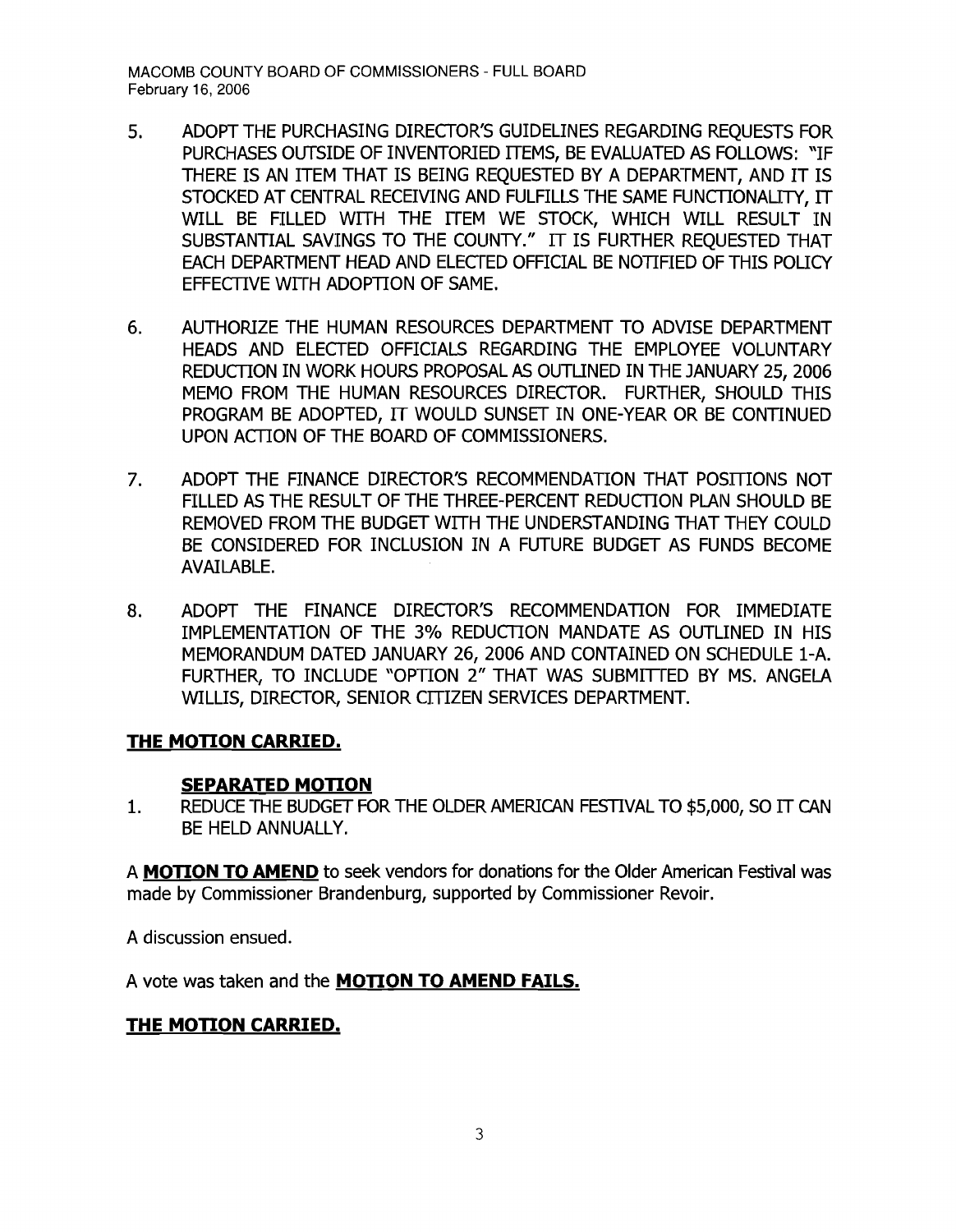# **SEPARATED MOTION**

2. MAKE THE ANNUAL REPORT A BI-ANNUAL PUBLICATION. FURTHER, THAT THE PRlNTING AND MAIUNG OF THE ANNUAL REPORT WILL BE ON A BI-ANNUAL BASIS BEGINNING WITH THE 2006 REPORT AND FOR THE ALTERNATE YEAR THAT THE REPORT BE UPDATED AND PLACED ONLINE. FURTHER, THAT AN APPROPRIATE ADJUSTMENT BE MADE IN THE CAPITAL BUDGET.

Commissioner Brandenburg feels one way to save the county money would be to eliminate the Media Department. She will be voting **NO.** 

A **MOTION TO AMEND** to strike the words: **THE BOARD OFCOMMISSIONERSMAKE THE ANNUAL REPORT A BI-ANNUAL PUBLICATION, FURTHER, THAT, was made** by Commissioner Vosburg, supported by Commissioner Lund, and the **MOTION TO AMEND CARRIED.** 

# **SEPARATED MOTION (as amended)**

2. THE PRINTING AND MAILING OF THE ANNUAL REPORT WILL BE ON A BI-ANNUAL BASIS BEGINNING WITH THE 2006 REPORT AND FOR THE ALTERNATE YEAR THAT THE REPORT BE UPDATED AND PLACED ONLINE. FURTHER, THAT AN APPROPRIATE ADJUSTMENT BE MADE IN THE CAPITAL BUDGET.

THE **MOTION AS AMENDED CARRIED,** with Commissioner Brandenburg voting **NO.** 

# **JUSTICEAND PUBLIC SAFETYCOMMIrrEE - February 6, 2006**

The Clerk read the recommendations from the Justice and Public Safety Committee and a **MOTION** was made by Chairperson Rengert, supported by Vice-Chairperson Brdak, to adopt the committee recommendations.

- 1. AUTHORIZE MACOMB COUNTY COMMUNITY CORRECTIONS TO APPLY FOR EDWARD BYRNE MEMORIAL JUSTICE ASSISTANCE GRANT FUNDING FOR FY 2006. \$109,973 WAS ALLOCATED TO LOCAL JURISDICTIONS. AUTHORIZE THE COUNTY TO ACT AS FIDUCIARY FOR THESE FUNDS AND ENTER INTO A MEMORANDUM OF UNDERSTANDING REGARDING THE SAME. COMMUNITY CORRECTIONS WILL UTILIZE \$17,546 FOR THE DUAL DIAGNOSIS OFFENDERS. THIS FEDERAL GRANT PROGRAM DOES NOT REQUIRE ANY LOCAL/COUNTY MATCH FUNDS.
- 2. APPROVE AN EMERGENCY MANAGEMENT AGREEMENT BETWEEN WASHINGTON TOWNSHIP AND MACOMB COUNTY FOR EMERGENCY MANAGEMENT RELATED ACTIVITIES.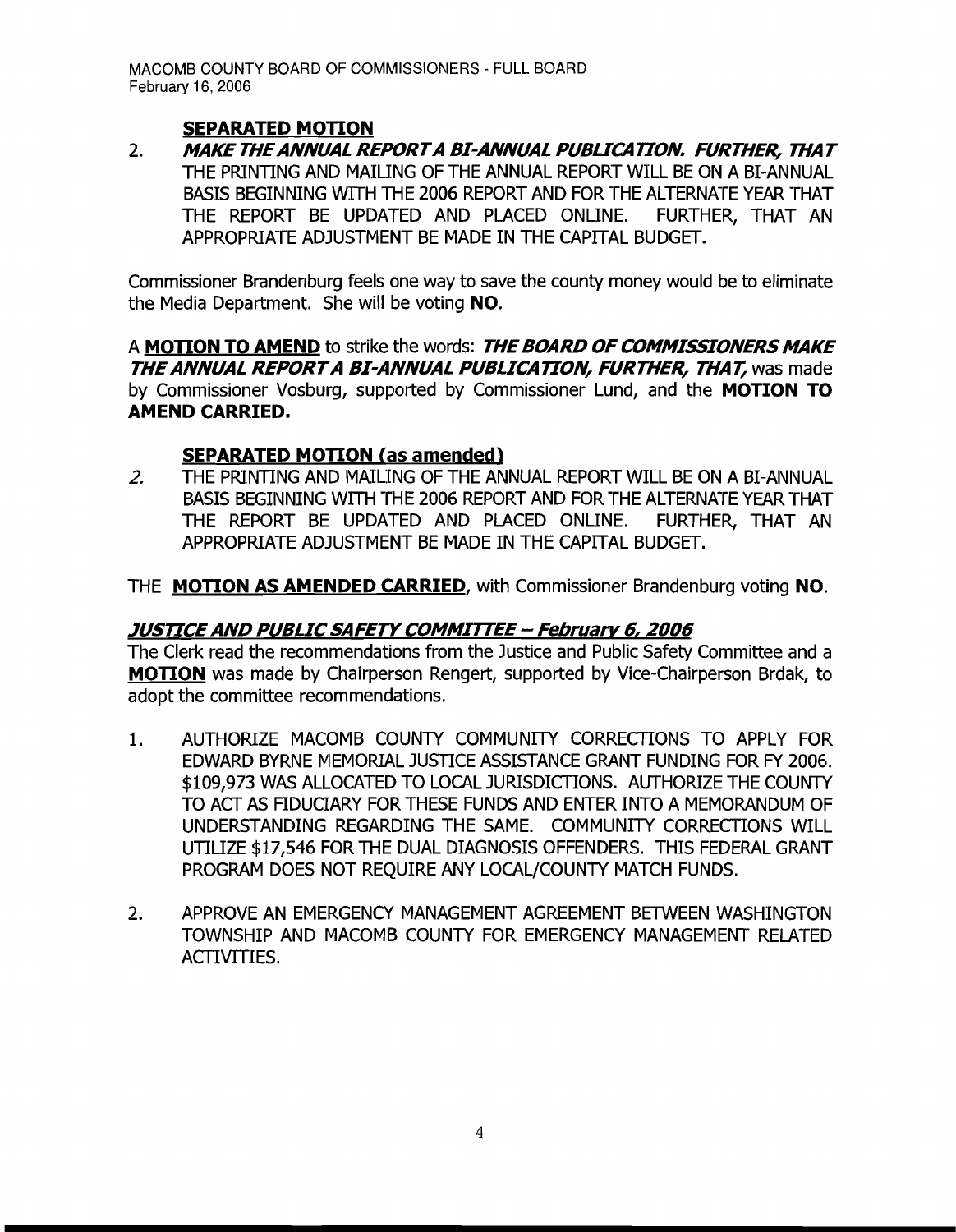3. APPROVE THE COMMUNICATIONS TOWER CO-LOCATION LICENSE AGREEMENT AND THE AMENDMENT NO. 1 TO THE JUNE 24, 2004 MEMORANDUM OF UNDERSTANDING BETWEEN THE STATE OF MICHIGAN DEPARTMENT OF INFORMATION TECHNOLOGY AND MACOMB COUNTY, AS RECOMMENDED BY THE DIRECTOR OF EMERGENCY MANAGEMENT AND COMMUNICATIONS.

#### **THE MOTION CARRIED.**

#### **LEGISLATIVEANDADMINISTRATIVESERVICES COMMITTEE- February 6, 2006**

The Clerk read the recommendation from the Legislative and Administrative Services Committee and a **MOTION** was made by Chairperson Lund, supported by Vice-Chairperson Switalski, to adopt the committee recommendation.

1. APPROVE THE FOLLOWING MISCELLANEOUS DEPARTMENT REQUESTS:

SIX LAPTOP COMPUTERS, SIX LAVASOFT AD-AWARE LICENSES, SIX ZONE ALARM LICENSES, SIX MICROSOFr OFFICE LICENSES, ONE ADOBE WEB DEVELOPMENT BUNDLE, ONE PC ANYWHERE LICENSE AND ONE ORACLE QUEST LICENSE FOR THE INFORMATION TECHNOLOGY DEPARTMENT AT A COST NOT TO EXCEED \$16,434.05; FUNDING IS AVAILABLE IN THE INFORMATION TECHNOLOGY CAPITAL EQUIPMENT ACCOUNT;

ONE NEXTEL 7520 FOR JUVENILE JUSTICE CENTER AT A ONE-TIME COST OF \$149.99 AND A MONTHLY ACCESS CHARGE OF \$49.99; FUNDING IS AVAILABLE IN THE TELECOMMUNICATIONS FUND;

EIGHT 19" FLAT PANEL MONITORS FOR THE PROSECUTING ATTORNEY'S OFFICE AT A COST NOT TO EXCEED \$3,144.00; FUNDING IS AVAILABLE IN THE PROSECUTING ATTORNEY'S PAAM SYSTEM CAPITAL PROJECT FUND;

ONE NEXTEL 1530 FOR RISK MANAGEMENT AND SAFETY DEPARTMENT AT A ONE-TIME COST OF \$49.99 AND A MONTHLY ACCESS CHARGE OF \$15.50; FUNDING IS AVAILABLE IN THE TELECOMMUNICATIONS FUND; AND

TWO LAPTOP COMPUTERS, TWO MOBILE PRINTERS, TWO VERIZON AlRCARDS, TWO AD-AWARE LICENSES, TWO ZONE ALARM LICENSES, AND TWO MICROSOFr OFFICE LICENSES FOR SENIOR CITIZEN SERVICES DEPARTMENT AT A COST NOT TO EXCEED \$5,222.28; FUNDING IS AVAILABLE IN THE IT CAPITAL EQUIPMENT ACCOUNT; AND A MONTHLY ACCESS CHARGE OF \$119.98; FUNDING IS AVAILABLE IN THE TELECOMMUNICATIONS FUND.

#### **THE MOTION CARRIED.**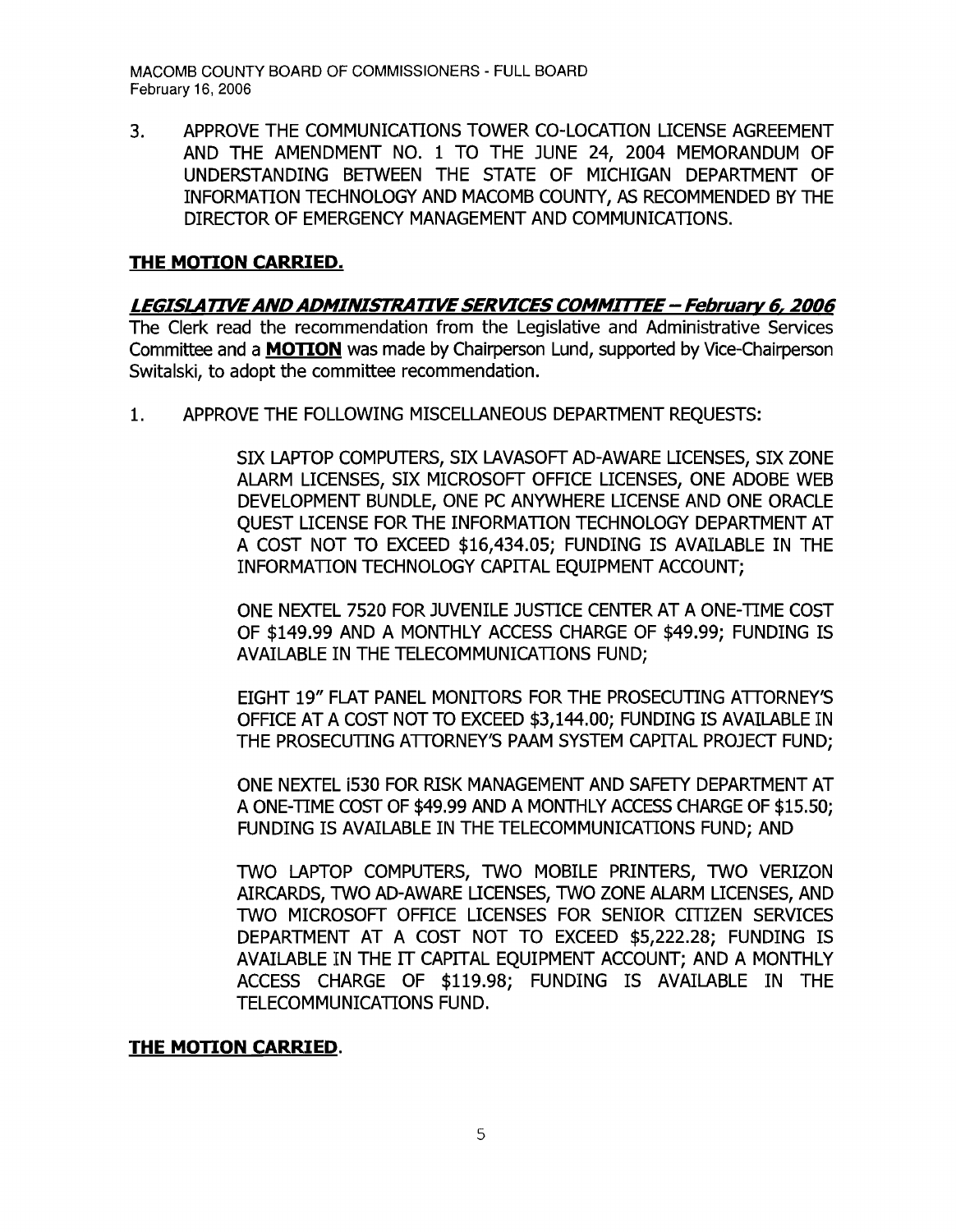# **PLANNING AND ECONOMIC DEVELOPMENT COMMITTEE - February 7, 2006**

The Clerk read the recommendations from the Planning and Economic Development Committee and a **MOTION** was made by Chairperson Vosburg, supported by Vice-Chairperson Duzyj, to adopt the committee recommendations.

- 1. AUTHORIZE THE SUBMITTAL OF A \$200,000 GRANT REOUEST TO THE MICHIGAN DEPARTMENT OF ENVIRONMENTAL QUALITY FOR THE CONSTRUCTION OF THE ADMINISTRATION BUILDING PARKING LOT.
- 2. APPROVE THE INCLUSION OF THE 28279-28285 GROESBECK HIGHWAY PROJECT (WITH UPDATED DATA) IN THE MACOMB COUNTY BROWNFIELD REDEVELOPMENT PLAN.

## **THE MOTION CARRIED**

## **SENIOR CITIZENS COMMITTEE - February 8, 2006**

The Clerk read the recommendations from the Senior Citizens Committee and a **MOTION**  was made by Vice-Chairperson Rocca, supported by Commissioner Brown, to adopt the committee recommendations.

- 1. ACCEPT THREE DONATION CHECKS FROM RMS COMMUNICATIONS TOTALING \$653.75. DONATIONS WILL BE USED FOR VICTIM AWARENESS WEEK EXPENSES IN APRIL, 2006 AS WELL AS SAFE, SOUND, AND SECURE CONFERENCE EXPENSES IN AUGUST, 2006.
- 2. ACCEPT THE DONATION OF ONE WIRELESS LAPTOP FROM MACOMB COUNTY COUNCIL ON AGING.

### **THE MOTION CARRIED.**

### **HEALTH SERVICES COMMITTEE - February 9, 2006**

The Clerk read the recommendations from the Health Services Committee and a **MOTION**  was made by Chairperson Gieleghem, supported by Vice-Chairperson Brown, to adopt the committee recommendations.

- 1. AUTHORIZE DISTRIBUTION OF APPLICATIONS FOR FUNDING FROM ENVIRONMENTAL PROBLEMS: LAKE/RIVER FUND.
- 2. AUTHORIZE THE HEALTH DEPARTMENT TO ACCEPT A \$250,000 REAL-TIME WATER QUALITY MONITORING GRANT FROM THE MICHIGAN DEPARTMENT OF ENVIRONMENTAL QUALITY.
- 3. AUTHORIZE THE HEALTH DEPARTMENT TO APPLY FOR A MICHIGAN DEPARTMENT OF ENVIRONMENTAL QUALITY EMERGING ISSUE MONITORING GRANT IN THE AMOUNT OF \$25,000.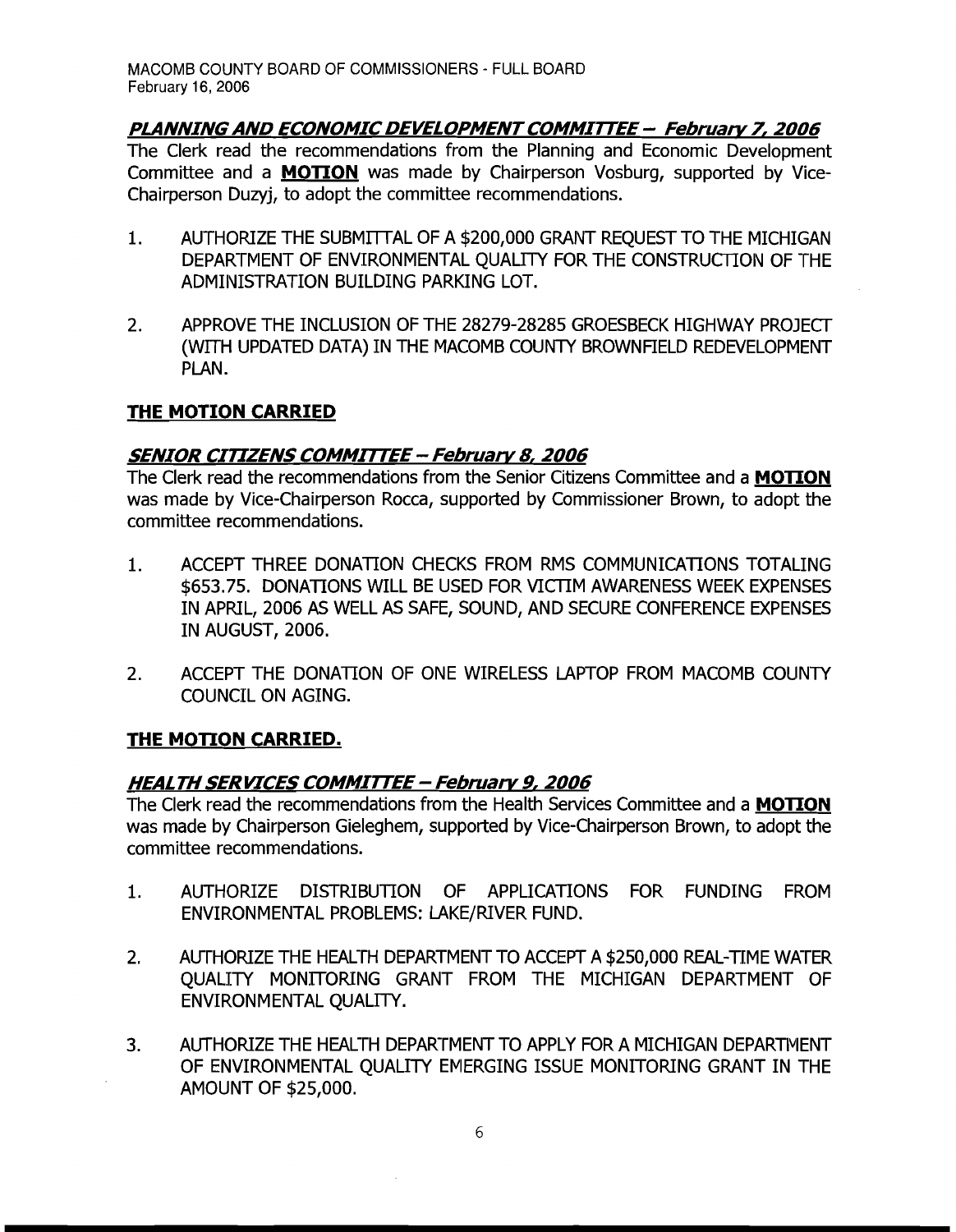4. AUTHORIZE THE HEALTH DEPARTMENT TO ADJUST VISION AND HEARING SERVICES TO ACCOMMODATE FUNDING REDUCTIONS FROM MICHIGAN DEPARTMENT OF COMMUNITY HEALTH.

## **THE MOTION CARRIED.**

#### **PERSONNEL COMMITTEE - February 15, 2006**

The Clerk read the recommendations from the Personnel Committee and a **MOTION** was made by Chairperson Mijac, supported by Vice-Chairperson Crouchman, to adopt the committee recommendations.

- 1. APPROVE THE PROPOSED PERSONNEL CHANGES AT THE 42<sup>ND</sup> DISTRICT COURT, DIVISION I (ROMEO), AS OUTLINED IN A FEBRUARY 13, 2006 CORRESPONDENCE FROM THE HUMAN RESOURCES DEPARTMENT DIRECTOR; IN ADDITION, TO OFFER THE POSITION OF DEPUTY CLERK TO THE COURT RECORDER WHO WILL BE DISPLACED BY THIS ACfION AND RED-CIRCLE THE SALARY TO THE EMPLOYEE'S CURRENT PAY.
- 2. APPROVE THE PROPOSED REORGANIZATION OF THE DISTRICT COURT -PROBATION DEPARTMENT, AS OUTLINED IN A FEBRUARY 13. 2006 CORRESPONDENCE FROM THE HUMAN RESOURCES DEPARTMENT DIRECTOR.
- 3. APPROVE THE TITLE CHANGE ONLY OF ONE TYPIST CLERK I/II TO PUBLIC AFFAIRS SPECIALIST IN THE OFFICE OF PUBLIC AFFAIRS.
- 4. APPROVE THE RECLASSIFICATION OF ONE ACCOUNT CLERK I/II POSITION TO ACCOUNT CLERK IV AT MARTHA T. BERRY MEDICAL CARE FACILITY.
- 5. APPROVE A WORKING GROUP BE CREATED TO REVIEW SUPERVISORY/DIVERSITY TRAINING RFP'S AND MAKE A RECOMMENDATION TO THE PERSONNEL COMMITTEE.
- 6. APPROVE THE WAGEWORKS PREMIUM EXPENSE PLAN SERVICE AGREEMENT.

### **THE MOTION CARRIED.**

### **BUDGETCOMMITTEE - February 15, 2006**

The Clerk read the recommendations from the Budget Committee and a **MOTION** was made by Chairperson Kolakowski, supported by Vice-Chairperson Revoir, to adopt the committee recommendations.

1. APPROVE PAYMENT OF \$7,243.94 TO TH CITY OF FRASER FROM THE ENVIRONMENTAL PROBLEMS: LAKE/RIVER FUND FOR WEED CONTROL AND E. COLI TESTING PROJECT AS APPROVED MAY 19, 2005.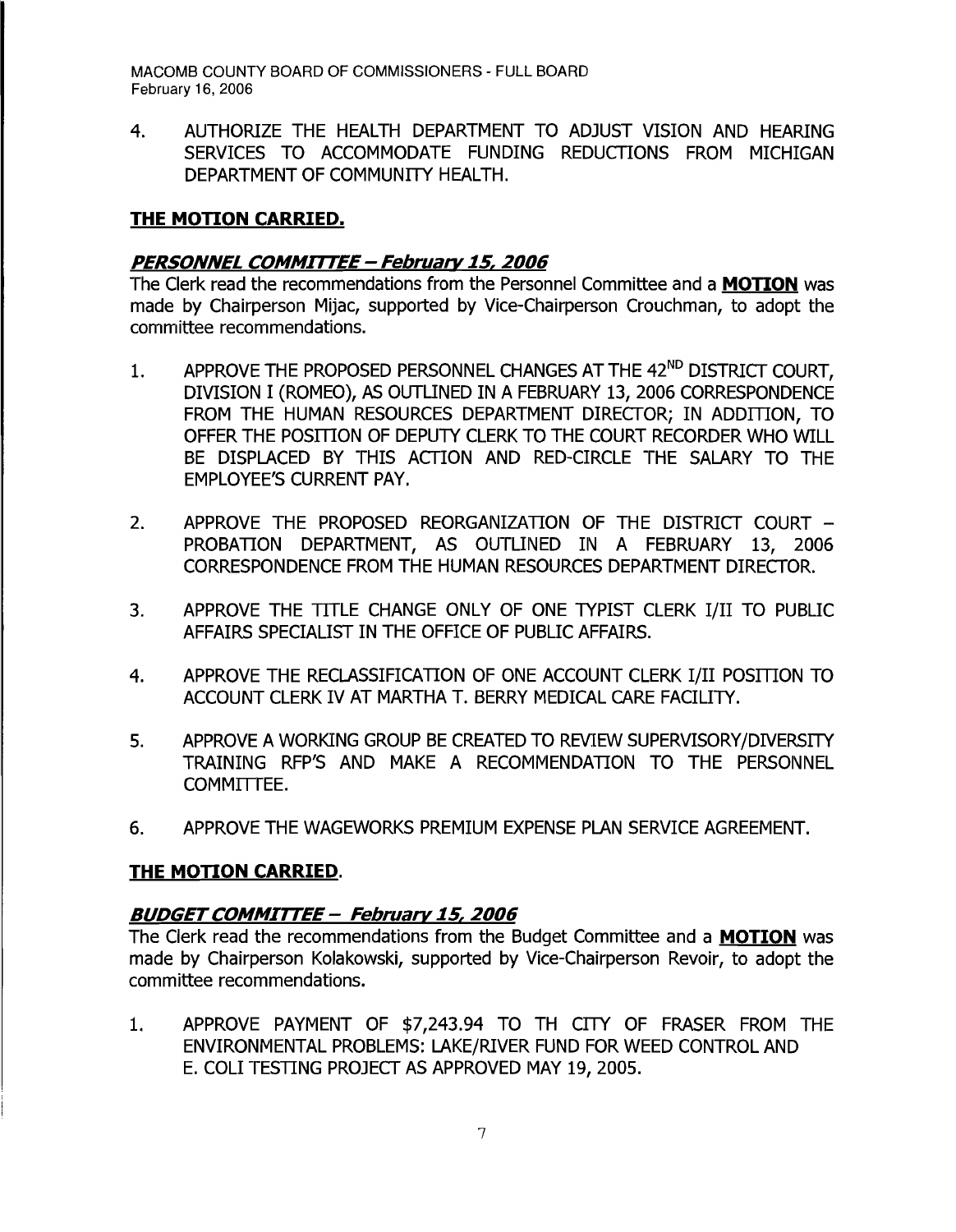- 2. ACCEPT THE 2006-2007 JUVENILE ACCOUNTABILITY BLOCK GRANT JUVENILE DRUG COURT IN THE AMOUNT OF \$48,746. FURTHER, TO CONCUR WITH THE REQUEST OF THE PROSECUTING ATTORNEY AND MAINTAIN THE APA POSITION PREVIOUSLY FUNDED BY THE GRANT UTILIZING \$109,335 IN DRUG FORFEITURE FUNDS AT NO COST TO THE GENERAL FUND.
- 3. ELIMINATE THE SUMMER YOUTH EMPLOYMENT PROGRAM FROM THE 2006 GENERAL FUND.
- 4. REDUCE THE 2006 GENERAL FUND CAPITAL OUTLAY APPROPRIATION TO \$200,000.
- 5. CONCUR WITH THE DIRECTOR OF THE JUVENILE JUSTICE CENTER'S RECOMMENDATION TO AMEND THE 3% REDUCTION IN THE JJC BUDGET TO ELIMINATE ONE CUSTODIAN POSITION INSTEAD OF ONE HOUSEKEEPER POSITION.

## **THE MOTION CARRIED.**

### **FINANCE COMMTn"EE - February 16, 2006**

The Clerk read the recommendations from the Finance Committee and a **MOTION** was made by Chairperson Slinde, supported by Vice-Chairperson DiMaria, to adopt the committee recommendations.

Commissioner Brandenburg asked to separate Motions #3, #4 and #6. There were **NO**  objections.

Commissioner DiMaria indicated his wife is a member of the Macomb County Community College Board of Trustees and he will be voting on Motion #3.

Commissioner DeSaele asked her **NO** vote be carried forward from committee on Motion #3. There were **NO** objections.

A vote was taken on the following:

- 1. APPROVE THE MONTHLY BILLS (WITH CORRECTIONS, DELETIONS AND/OR ADDENDA) AND AUTHORIZE PAYMENT; FURTHER, TO APPROVE THE PAYROLL IN THE TOTAL AMOUNT OF \$6,127,785.68, WITH NECESSARY MODIFICATIONS TO THE APPROPRIATIONS.
- 2. CONCUR WITH THE PURCHASING MANAGER AND AWARD THE PRINTING OF THE SENIOR CITIZENS DISCOUNT DIRECTORY TO THE LOWEST BIDDER, PAGE LITHO, IN THE AMOUNT OF \$8,690.00; FUNDS ARE AVAILABLE FROM THE SENIOR CITIZEN SERVICES PRINTING AND REPRODUCTION ACCOUNT.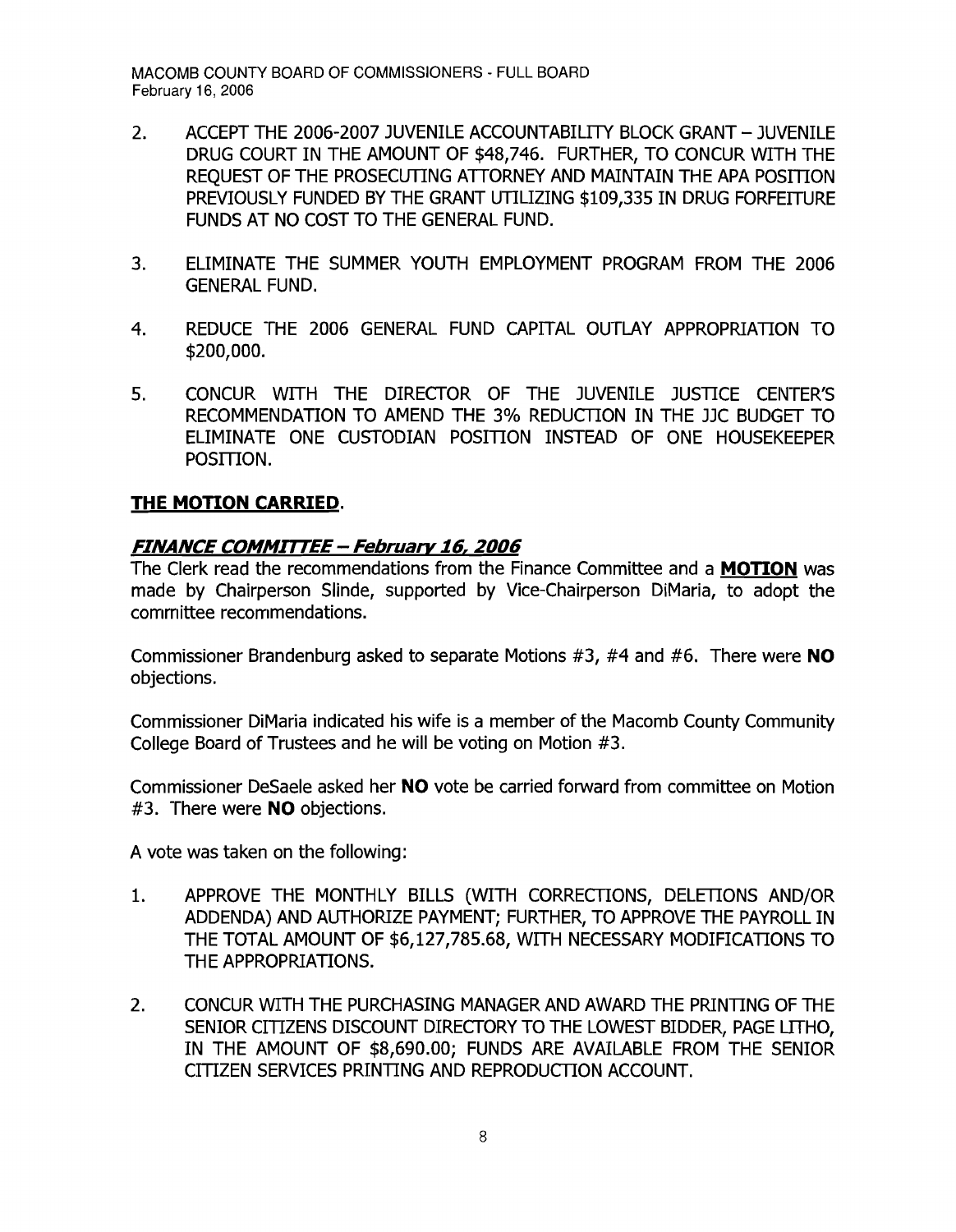- 5. CONCUR IN THE RECOMMENDATION OF THE DIRECTOR OF RISK MANAGEMENT AND SAFETY DEPARTMENT AND APPROVE THE ISSUANCE OF AN RFP FOR THE AGENT OF RECORD FOR PROPERTY AND CASUALTY INSURANCE THAT EXPIRES ON JUNE 30, 2006.
- 7. APPROVE CHANGE ORDER NO. 15 IN THE AMOUNT OF \$58,001.00 FOR THE MARTHA T. BERRY MEDICAL CARE FACILITY ADDITION AND RENOVATION PROJECT AS RECOMMENDED BY THE ARCHITECT, EDMUND LONDON AND ASSOCIATES, INC.; FUNDS ARE AVAILABLE IN THE CAPITAL BUDGET.

#### **THE MOTION CARRIED.**

#### **SEPARATED MOTION**

3. APPROVE THE REMOVAL OF THE REVERSIONARY INTEREST IN PROPERTY DEEDED TO MACOMB COUNTY COMMUNITY COLLEGE ON AUGUST 10, 2001, WHICH IS CURRENTLY BEING USED BY THE COLLEGE FOR THE MACOMB EMERGENCY SERVICES TRAINING CENTER AND WHICH CONTAINS APPROXIMATELY 10.480 ACRES.

Commissioner Brandenburg put forth questions to George Brumbaugh, Corporation Counsel.

A discussion ensued.

Commissioner Brandenburg is not against participating, she thinks we should motion to have it contingent upon the reversal clause in the land on Hall Road being included.

**THE MOTION CARRIED,** with Commissioner Brandenburg voting **NO.** 

### **SEPARATED MOTION**

4. APPROVE THE LEASE AGREEMENT BETWEEN THE COUNTY OF MACOMB AND A&R MACOMB, LLC FOR 77 SOUTH MAIN, MOUNT CLEMENS.

Commissioner Brandenburg put forth questions to John Anderson, Risk Manager.

A discussion ensued.

**THE MOTION CARRIED,** with Commissioner Brandenburg voting **NO.**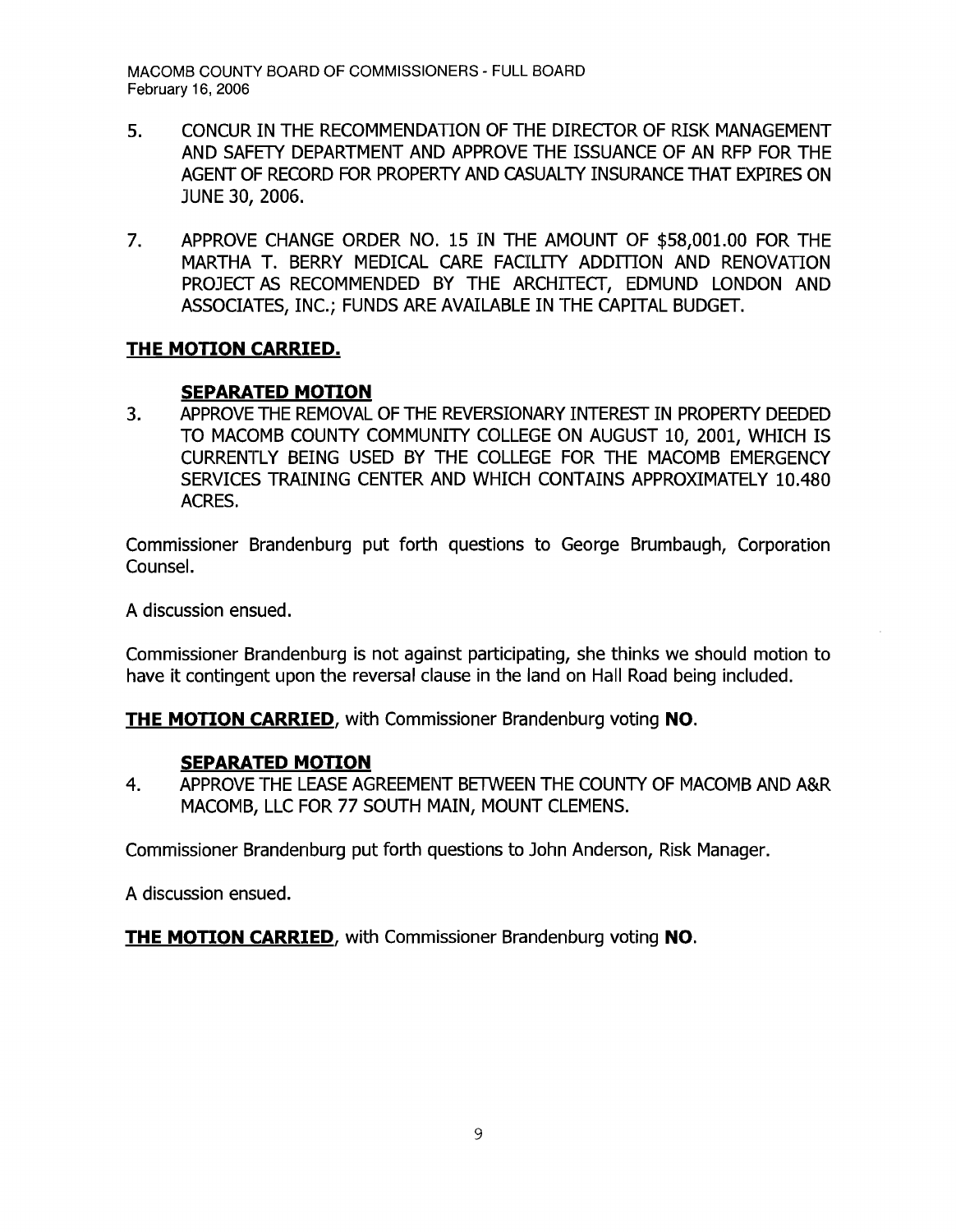#### **SEPARATED MOTION**

6. AUTHORIZE PAYMENT FOR WORK PERFORMED AS FOLLOWS:

| MARTHA T. BERRY                     | ELLISDON MICHIGAN        | \$278,299.72 |
|-------------------------------------|--------------------------|--------------|
| NEW PUBLIC WORKS<br><b>BUILDING</b> | PROJECT CONTROL SYSTEMS  | 417,150.00   |
| NEW PUBLIC WORKS                    | <b>WAKELY ASSOCIATES</b> | 12,554.61    |

FURTHER, FUNDS ARE AVAILABLE IN THE CAPITAL BUDGET.

#### **THE MOTION CARRIED.**

#### **RESOLUTIONS/TRIBUTES**

A **MOTION** was made by Commissioner Slinde, supported by Commissioner Rengert to adopt the Resolutions and Tributes in their entirety.

- Res. No. 06-08 Building Dedication St. Peter Lutheran Church of Macomb (offered by Rengert; include Brandenburg; recommended by JPS Committee on 2/6/06)
- Res. No. 06-11 Commemorating Mount Calvary Lutheran Church  $-80<sup>th</sup>$  Anniversary (offered by Sauger; recommended by Personnel Committee on 2/15/06)
- Res. No. 06-12 Support Approving the Michigan Department of Transportation Pedestrian Bridge Grant for the Macomb Orchard Trail (recommended by Finance Committee on 2/16/06)
- Res. No. 06-07 Commemorating St. Margaret of Scotland Church in St. Clair Shores - 50<sup>th</sup> Anniversary (offered by Kennard and Crouchman; recommended by Finance Committee on 2/16/06)
- Res. No. 06-10 Commending Commissioner Diana Kolakowski for Outstanding Public Service (offered by Board Chair on behalf of Board; recommended by Finance Committee on 2/16/06)
- Res. No. 06-09 Commending Loretta Hall Lancaster  $-50<sup>th</sup>$  Birthday (offered by Haggerty; recommended by Finance Committee on 2/16/06)

### **THE MOTION CARRIED.**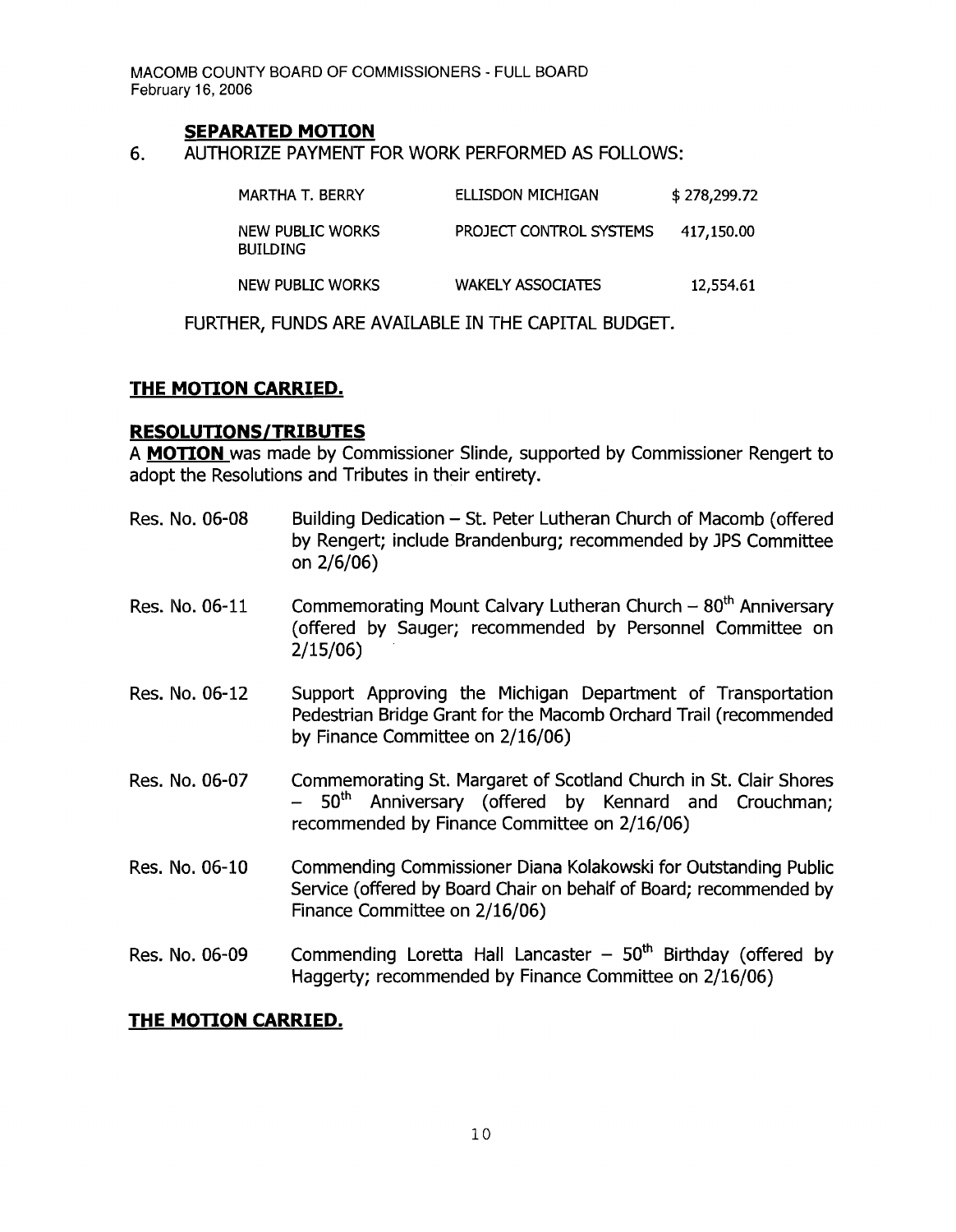# **ITEM WAIVED BY COMMUNITY SERVICES COMMITTEE CHAIR**

- a) A **MOTION** WAS MADE BY COMMISSIONER SLINDE, SUPPORTED BY COMMISSIONER GIBSON, TO AUTHORIZE MSU EXTENSION TO ACCEPT FUNDS FROM FLAGSTAR BANK, HABITAT FOR HUMANITY AND LEAPS AND BOUNDS FOR HOUSING PROGRAM, AND THE **MOTION CARRIED.**
- b) A **MOTION** WAS MADE BY COMMISSIONER SLINDE, SUPPORTED BY COMMISSIONER GIBSON, TO AUTHORIZE COMMUNITY SERVICES AGENCY TO RECEIVE FUNDS TO PROVIDE HOME ENERGY CRISIS ASSISTANCE FOR LOW INCOME FAMILIES, AND THE **MOTION CARRIED.**

### **ITEMS WAIVE BY OPERATIONAL SERVICES COMMITTEE CHAIR**

A **MOTION** WAS MADE BY COMMISSIONER DI MARIA, SUPPORTED BY COMMISSIONER SWITALSKI TO APPROVE THE FOLLOWING IN THEIR ENTIRETY:

- a) Approval of Schematic Design for Hall Road Warehouse Facility
- b) Approval of Schematic Design for Relocation of IT Department to Clemens Center
- c) Approval of Low Impact Design for Parking Lot at Former Site of Bell Forklift and Muffler Shop Property
- d) Authorize Demolition of Two Residential Homes Located at Future Site of 42-2 District Court, New Baltimore
- e) Authorize Disposal of Property Located on Roy Street in City of St. Clair Shores

# **THE MOTION CARRIED.**

## **ACCEPTANCE OF RESIGNATION FROM COMMISSIONER DIANA KOLAKOWSKI, DISTRICT 8**

### **BUDGET COMMITTEE CHAIR APPOINTMENT**

A **MOTION** WAS MADE BY COMMISSIONER DOHERTY TO APPOINT WILLIAM CROUCHMAN AS BUDGET COMMITTEE CHAIR

A **MOTION** WAS MADE BY COMMISSIONER SZCZEPANSKI TO NOMINATE COMMISSIONER REVOIR, SUPPORTED BY COMMISSIONER BRANDENBURG.

### **ROLL CALL VOTE**

|                    | <b>Crouchman Revoir</b> |   |
|--------------------|-------------------------|---|
| <b>BRANDENBURG</b> |                         | х |
| <b>BRDAK</b>       | X                       |   |
| <b>BROWN</b>       | <i><b>ABSENT</b></i>    |   |
| <b>CROUCHMAN</b>   | <b>ABSENT</b>           |   |
| <b>DESAELE</b>     |                         | X |
| DI MARIA           | X                       |   |
| <b>DOHERTY</b>     | X                       |   |
| <b>DUZYJ</b>       | X                       |   |
| <b>FLYNN</b>       | χ                       |   |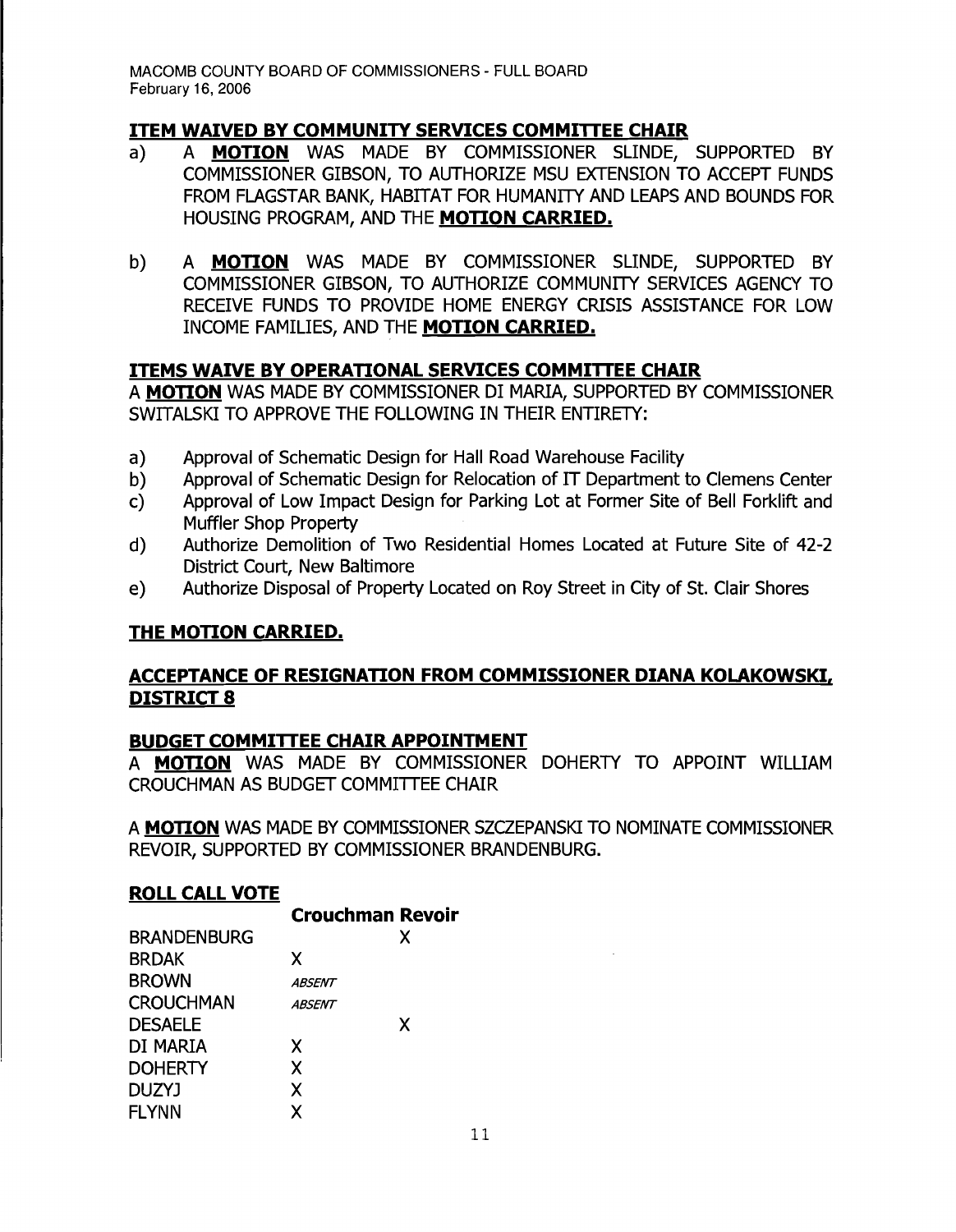| GIBSON<br><b>GIELEGHEM</b><br><b>HAGGERTY</b><br>HILL<br><b>KENNARD</b><br>KOLAKOWSKI<br><b>LUND</b><br><b>MIJAC</b><br><b>RENGERT</b><br><b>REVOIR</b><br><b>ROCCA</b><br><b>SAUGER</b> | χ<br>χ<br><i><b>ABSENT</b></i><br><b>ABSENT</b><br>χ<br>χ<br>Χ<br>Χ | x<br>Χ<br>X<br>X |
|------------------------------------------------------------------------------------------------------------------------------------------------------------------------------------------|---------------------------------------------------------------------|------------------|
| <b>SLINDE</b>                                                                                                                                                                            | X                                                                   |                  |
| <b>SWITALSKI</b>                                                                                                                                                                         | X                                                                   |                  |
| SZCZEPANSKI<br><b>VOSBURG</b><br>WHITE                                                                                                                                                   | x                                                                   | Χ<br>x           |
| TOTAL                                                                                                                                                                                    | 15                                                                  |                  |

#### **COMMISSIONER CROUCHMAN ELECTED CHAIR OF THE BUDGET COMMITTEE.**

#### **NEW BUSINESS**

Commissioner Brdak introduced New Baltimore Councilwoman, Florence Hayman.

Commissioners'Sauger, Mijac, Revoir, Vosburg, DeSaele, Slinde, Doherty and Brandenburg all spoke fondly of Commissioner Kolakowski and wished her well.

Commissioner Gieleghem announced he and Commissioner Switalski went over and met with Community Mental Health. They worked with them to make clarifications on the policies. They also indicated they would work with the board to bring people up to be paid wages less than poverty.

Commissioner Slinde indicated the report from Community Mental Health was clear as to following the policy, it was the policy that was not clear.

#### **PUBLIC PARTICIPATION**

#### **Carl Etue, 38871 Red Oaks, Clinton Township**

Spoke regarding the living wage.

#### **Robert Brandenburg, 17396 Delaware, Macomb Township**

Disappointed in the board from a business prospective.

#### **Don Lobsinger, St. Clair Shores**

Wished the board had passed a resolution as he requested earlier. Disappointed that 17 commissioners tabled the position of ombudsman it should have been eliminated.